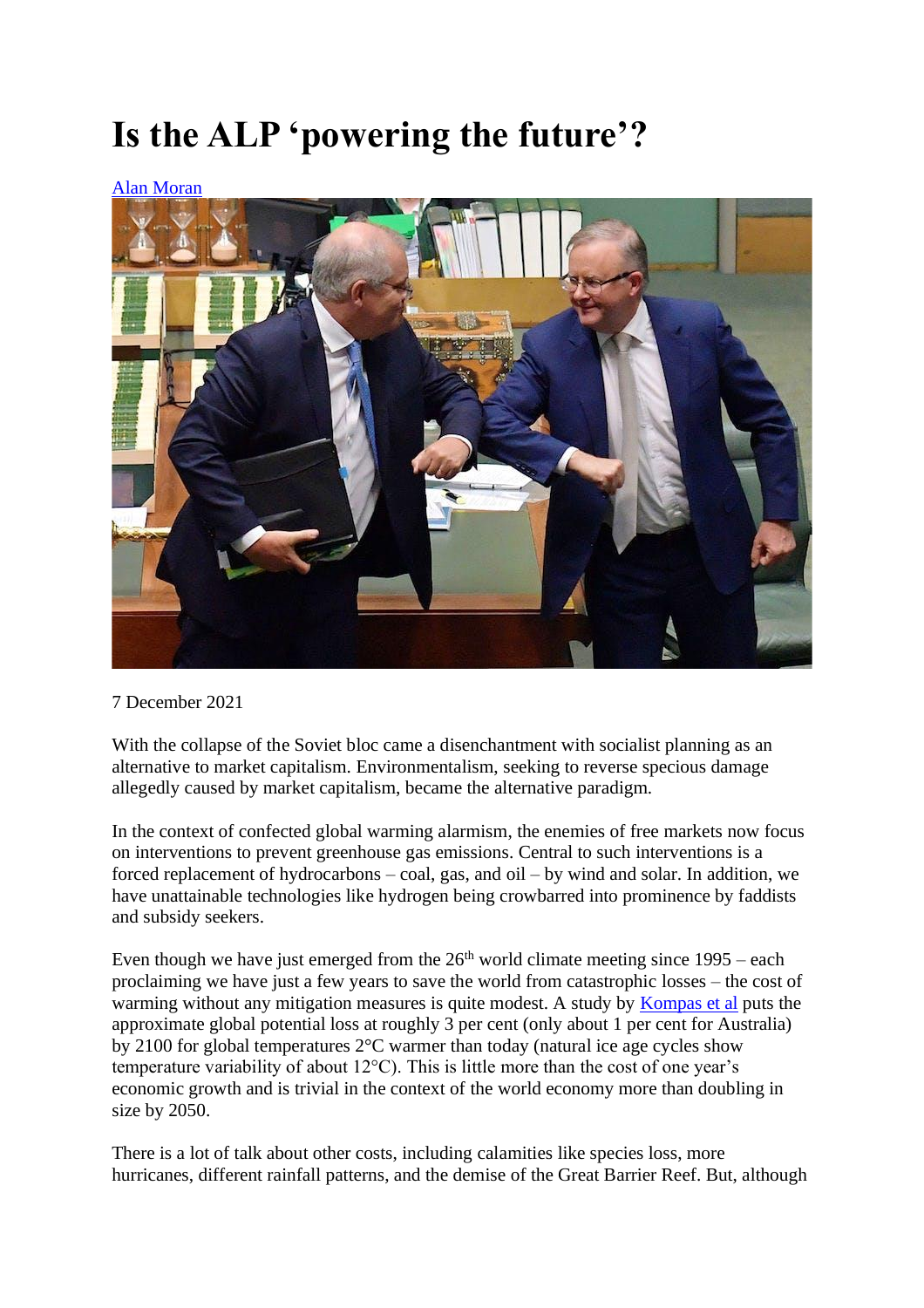adverse climatic events take place – as they always have done – there is no evidence of systemic change.

In spite of such slim pickings, the success of environmental scare campaigns has conditioned and dominated political messaging across the world. Environmentalism is the core belief among the 'intelligentsia' – the chattering classes comprising public servants, teachers, academics, and those supported by foundations established by the rich. Their influence, married to fallacious contentions that decarbonisation is costless (and, according to some, will improve real GDP), leads to support from political representatives which entails resurrecting socialist planning as the means of effecting decarbonisation.

Australia, like most Western world countries, finds its politics captivated by these forces. With well-funded campaigns in many Australian electorates, Green candidates can win sufficient support to unseat Labor and even Liberal MPs. The threats to the Labor base are greatest, but both parties also face threats from coal mining interests and those unconvinced about the nugatory costs claimed of energy policy interventions. All this sets the stage for the policy initiatives of the Coalition and Labor, supposedly validated by their chosen economic modellers.

Labor's *Powering Australia* climate policy entails a 43 per cent reduction in emissions by 2030. By comparison, the government has a 28 per cent target and 35 per cent expectation. Labor says its policies will lift the share of renewables in the National Electricity Market to 82 per cent by 2030 (currently the share, including hydroelectricity, is about 28 per cent).

Previously stung by the unpopularity of explicit carbon taxes, like the government, Labor's focus is on imposing increased hidden taxes and subsidies. *Powering Australia* augments the Morrison government policies with measures including more spending on electricity transmission, renewables, batteries, and electric cars.

In addition, it is to amplify and weaponise the massive reporting obligations of the 'safeguard mechanism'. Originally introduced by the greenest coalition minister, Greg Hunt, and progressively enhanced, this forces the largest companies to give detailed plans on their future carbon emissions.

According to [Minister Angus Taylor,](https://www.afr.com/companies/energy/no-new-limits-for-big-polluters-despite-net-zero-pledge-angus-taylor-20211116-p599ft) 'The safeguard mechanism was never meant to be a tool to force businesses to reduce their emissions – which is a carbon tax by stealth.'

Its intent, [so we are told,](https://www.industry.gov.au/regulations-and-standards/national-greenhouse-and-energy-reporting-scheme/safeguard-mechanism) is merely to 'encourage businesses to adopt smarter practices to cut their greenhouse gas emissions'. Labor is being a little quicker than the Coalition in shifting this tool into an explicit, draconian regulatory instrument to force emission reductions on the top 215 industrial facilities (responsible for 28 per cent of national emissions).

The ludicrous modelling of the government's own 'winner-picking' policies is said to leave us all \$1350 better off. Building on this, the ALP's 'independent' modelling claims green policy creates 604,000 new jobs by 2030 and that electricity prices will fall \$275 per household by 2025.

Clearly, the modelling that ostensibly persuades political parties to adopt positions on this matter simply legitimises and sugar-coats their predisposed policies that canalise business decisions in their preferred directions. The result, contrary to all historical experience, is that